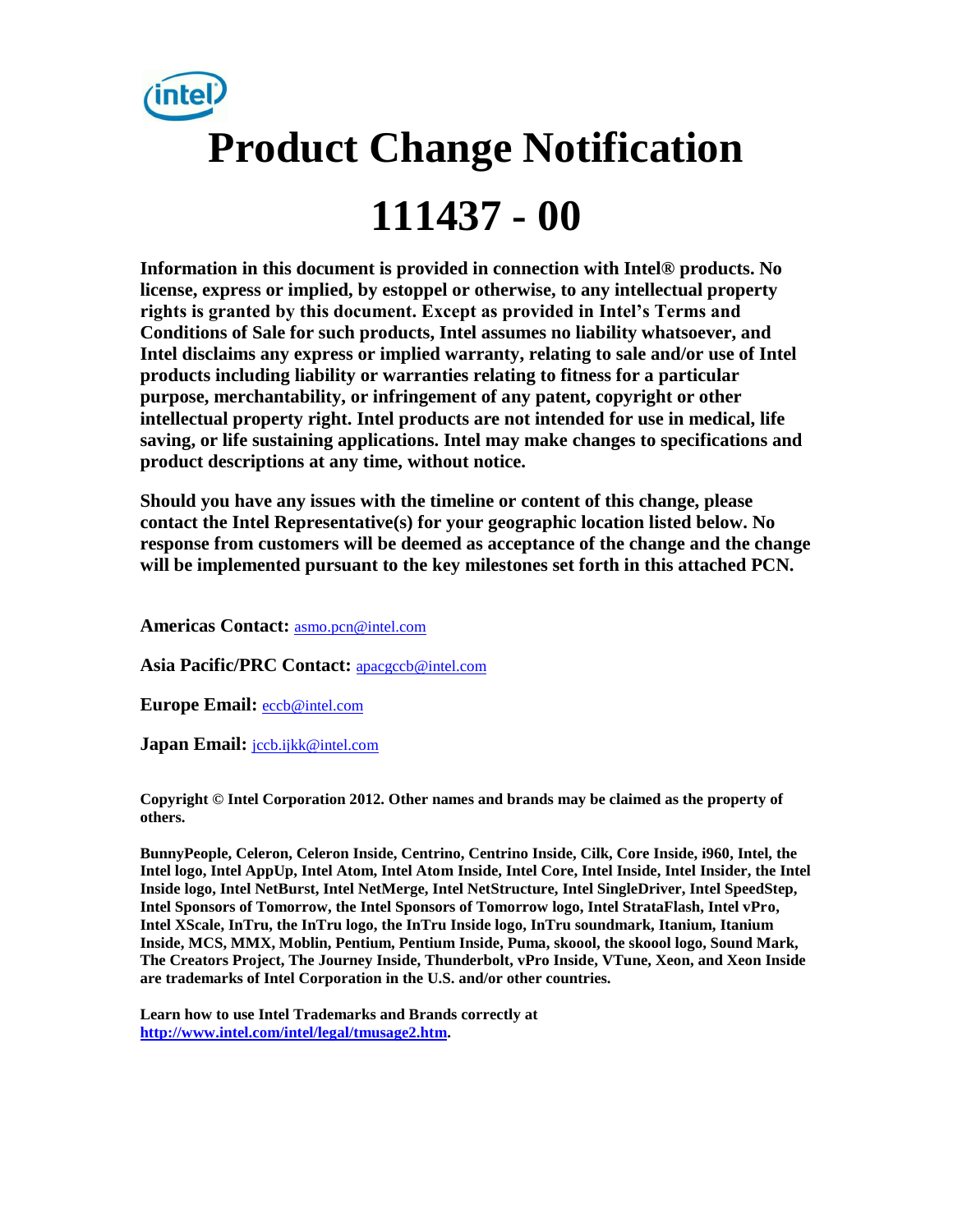# **Product Change Notification**

| <b>Change Notification #:</b> | $111437 - 00$                                      |
|-------------------------------|----------------------------------------------------|
| <b>Change Title:</b>          | Intel <sup>®</sup> Desktop Board DX79TO, Boxed and |
|                               | <b>Bulk</b>                                        |
|                               | PCN 111437-00, Product Design                      |
|                               | <b>BIOS</b> Update                                 |
| <b>Date of Publication:</b>   | <b>April 09, 2012</b>                              |

### **Key Characteristics of the Change:**

Product Design

#### **Forecasted Key Milestones:**

| Date Customer Must be Ready to Receive Post-Conversion Material: | Apr 20, 2012 |
|------------------------------------------------------------------|--------------|

#### **Description of Change to the Customer:**

The BIOS will be updated from SIX7910H.86A.0281 to SIX7910H.86A.0453 to support processor i7-3820 and enhance operation. To access the release notes or get a copy of the BIOS for evaluation, go to http://downloadcenter.intel.com.

#### **Customer Impact of Change and Recommended Action:**

It is recommended that customers evaluate this new BIOS to ensure a smooth transition. Intel validation of a new board revision does not include testing with older versions of BIOS. This change is not expected to cause a change to the Microsoft Windows\* operating system's software driver stack.

These changes have been evaluated to ensure that there are no quality, reliability or functional implications to our customers. Intel is not recommending additional qualification of these changes on platforms received from Intel.

Intel will attempt to deplete pre-conversion material before shipping post-conversion material but there is a possibility of Intel shipping mixed inventory. Therefore, customers will need to manage and migrate to the post-conversion material as soon as possible.

Milestone dates are estimates and subject to change based on business and operational conditions.